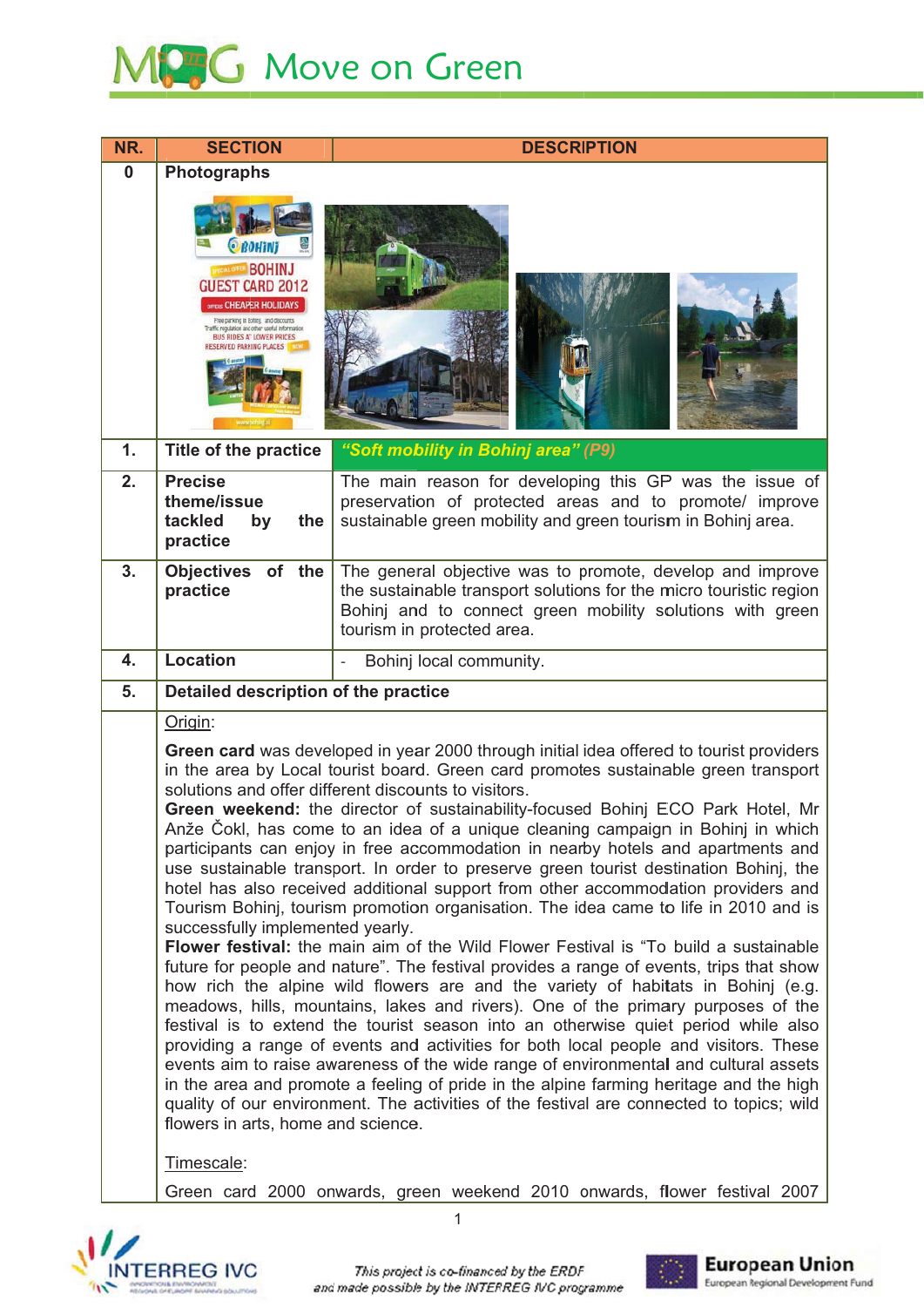

#### onwards

Bodies involved/implementation:

- Tourism Bohinj (public institute founded by Bohinj Municipality for tourism development).
- Providers (private and public): train, Bus Company, museums, restaurants, accommodation providers (hotels, apartments etc.), sport centres, natural sights, etc.

Process and detailed content of the practice:

Bohinj Guest Card offer:

- 50% discount for electric bicycles rental.
- 10% discount bus tickets from Bohini to Goreniska region and to Ljubljana - Capital city (Alpetour Bus Company) and visa verse.
- Up to 50% discount boat tickets (lake).
- Up to 20% discount rent of bicycles.
- Discounts on admissions to natural and cultural attractions, sport activities, food, drinks, cable car tickets in Goreniska and Ljubliana.
- Free parking and reserved parking places.

## Green Weekend in Bohinj offer:

One weekend in Bohinj in spring with activities connected to cleaning campaign of protected area. Each participant that take part in cleaning campaign in Bohinj;

- Can come to Bohinj with public transport (bus, train discounts)
- Receive work tools, lunch and drinks.
- Is able to spend free nights in hotels and apartments (upon prior arrangement), if they arrive to Bohinj by public transport.

"Regarding the success of the original idea of Green Weekend Mr Anže Čokl said: "Green Weekend is a superb example of a successful connection between tourist services providers on a local and wider destination level. The protection of the environment has a tradition in Slovenian history, since we have an invaluable. collective motivation and concern for sustainable development. Whoever says that Slovenians do not know how to stick together, should come to Bohini on 21 April".

Klemen Langus, the director of Tourism Bohinj organisation, added: "The initiative of Bohinj Eco Park hotel has been accepted and supported with open arms. Bohinj as a tourist destination is taking small but certain steps to realise the postulates of sustainable development and sets an admirable example on the international level of tourism development."

### Flower festival offer:

Different workshops, educational events, green trips connected to biodiversity in protected area (Natura 2000).



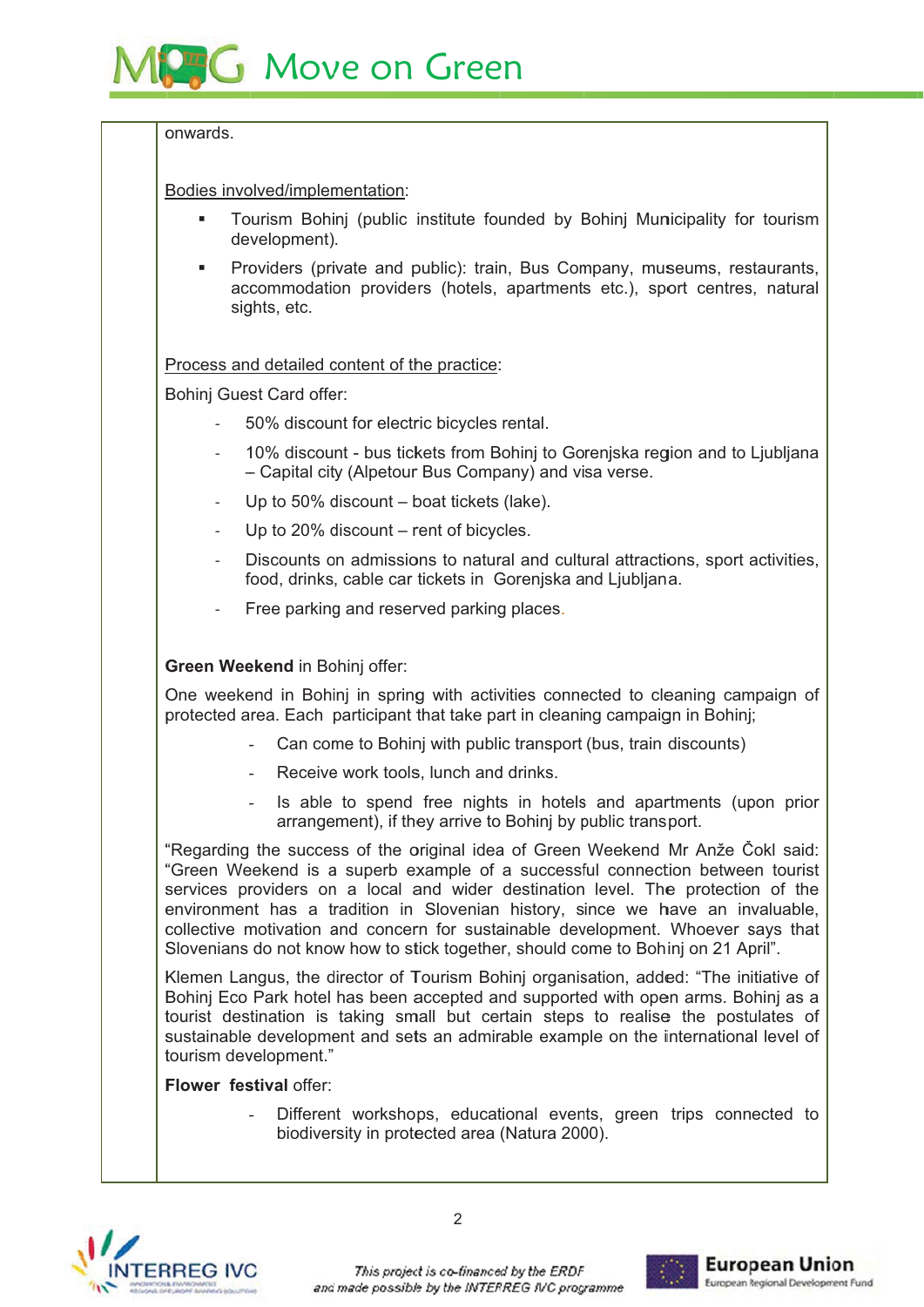# MCG Move on Green

|                | Legal framework:                                                                                                                                                                                                                                                             |                                                                                                                                  |  |  |
|----------------|------------------------------------------------------------------------------------------------------------------------------------------------------------------------------------------------------------------------------------------------------------------------------|----------------------------------------------------------------------------------------------------------------------------------|--|--|
|                | For events, no legislation, following the legislation regarding events.                                                                                                                                                                                                      |                                                                                                                                  |  |  |
|                |                                                                                                                                                                                                                                                                              |                                                                                                                                  |  |  |
|                | <b>Financial framework:</b>                                                                                                                                                                                                                                                  |                                                                                                                                  |  |  |
|                | Supported by Local tourist organisation (supported by local community and                                                                                                                                                                                                    |                                                                                                                                  |  |  |
|                | companies).                                                                                                                                                                                                                                                                  |                                                                                                                                  |  |  |
| 6.             | <b>Evaluation</b>                                                                                                                                                                                                                                                            |                                                                                                                                  |  |  |
|                |                                                                                                                                                                                                                                                                              |                                                                                                                                  |  |  |
|                | Possible demonstrated results (through indicators):<br>• Volume of users:<br>- Bohinj Guest Card: cca. 2530/year (955 family + 1575 individual guests).<br>- Green Weekend: cca. 110 guests (per weekend).                                                                   |                                                                                                                                  |  |  |
|                |                                                                                                                                                                                                                                                                              |                                                                                                                                  |  |  |
|                |                                                                                                                                                                                                                                                                              |                                                                                                                                  |  |  |
|                |                                                                                                                                                                                                                                                                              |                                                                                                                                  |  |  |
|                | - Flower festival 7000 visitors in 2013.                                                                                                                                                                                                                                     |                                                                                                                                  |  |  |
|                | Possible success factors:                                                                                                                                                                                                                                                    |                                                                                                                                  |  |  |
|                | Well-targeted programs with good results.<br>$\bullet$<br>Low cost initiative, growing number of users and providers included in the<br>network.                                                                                                                             |                                                                                                                                  |  |  |
|                |                                                                                                                                                                                                                                                                              |                                                                                                                                  |  |  |
|                |                                                                                                                                                                                                                                                                              |                                                                                                                                  |  |  |
|                | Growing understanding of big importance of biodiversity, green mobility and                                                                                                                                                                                                  |                                                                                                                                  |  |  |
|                | green products as the key precondition for development of green tourism offer                                                                                                                                                                                                |                                                                                                                                  |  |  |
|                | Environmental impacts: higher awareness on the use of public transport and<br>nature friendly mobility.                                                                                                                                                                      |                                                                                                                                  |  |  |
|                | Social-Economic impacts:<br>$\bullet$                                                                                                                                                                                                                                        |                                                                                                                                  |  |  |
|                | - Recognition of Bohinj as sustainable/green destination.<br>- Number of tourists is rising - 13% increase from 2010 - 2011 therefore also                                                                                                                                   |                                                                                                                                  |  |  |
|                |                                                                                                                                                                                                                                                                              |                                                                                                                                  |  |  |
|                | income of tourist providers in Bohinj is rising and new employment                                                                                                                                                                                                           |                                                                                                                                  |  |  |
|                | opportunities for local population took place.                                                                                                                                                                                                                               |                                                                                                                                  |  |  |
|                | Difficulties encountered:<br>Programs demands good cooperation, coordination of stakeholders and "proactive"<br>approach of all stakeholders. It depends on local "devoted" stakeholders and experts<br>who "are devoted" and "strongly believe" in success of the practice. |                                                                                                                                  |  |  |
|                |                                                                                                                                                                                                                                                                              |                                                                                                                                  |  |  |
|                |                                                                                                                                                                                                                                                                              |                                                                                                                                  |  |  |
|                |                                                                                                                                                                                                                                                                              |                                                                                                                                  |  |  |
|                |                                                                                                                                                                                                                                                                              |                                                                                                                                  |  |  |
| 7 <sub>1</sub> | <b>Lessons learnt</b><br>from the practice                                                                                                                                                                                                                                   | It is a well-targeted programme that brings good results (low<br>costs, efficient, no of users and providers in the network is   |  |  |
|                |                                                                                                                                                                                                                                                                              | growing. The good results are reached due to local ownership                                                                     |  |  |
|                |                                                                                                                                                                                                                                                                              | (content and financial vise) of the practice (public and private<br>sector). The practice was developed and put in force in time |  |  |
|                |                                                                                                                                                                                                                                                                              | when such services were not available on the market.                                                                             |  |  |
| 8.             | <b>Contact</b><br>information                                                                                                                                                                                                                                                | Local tourist board Bohinj                                                                                                       |  |  |
|                |                                                                                                                                                                                                                                                                              | Triglavska cesta 30, Bohinjska Bistrica                                                                                          |  |  |





 $\overline{3}$